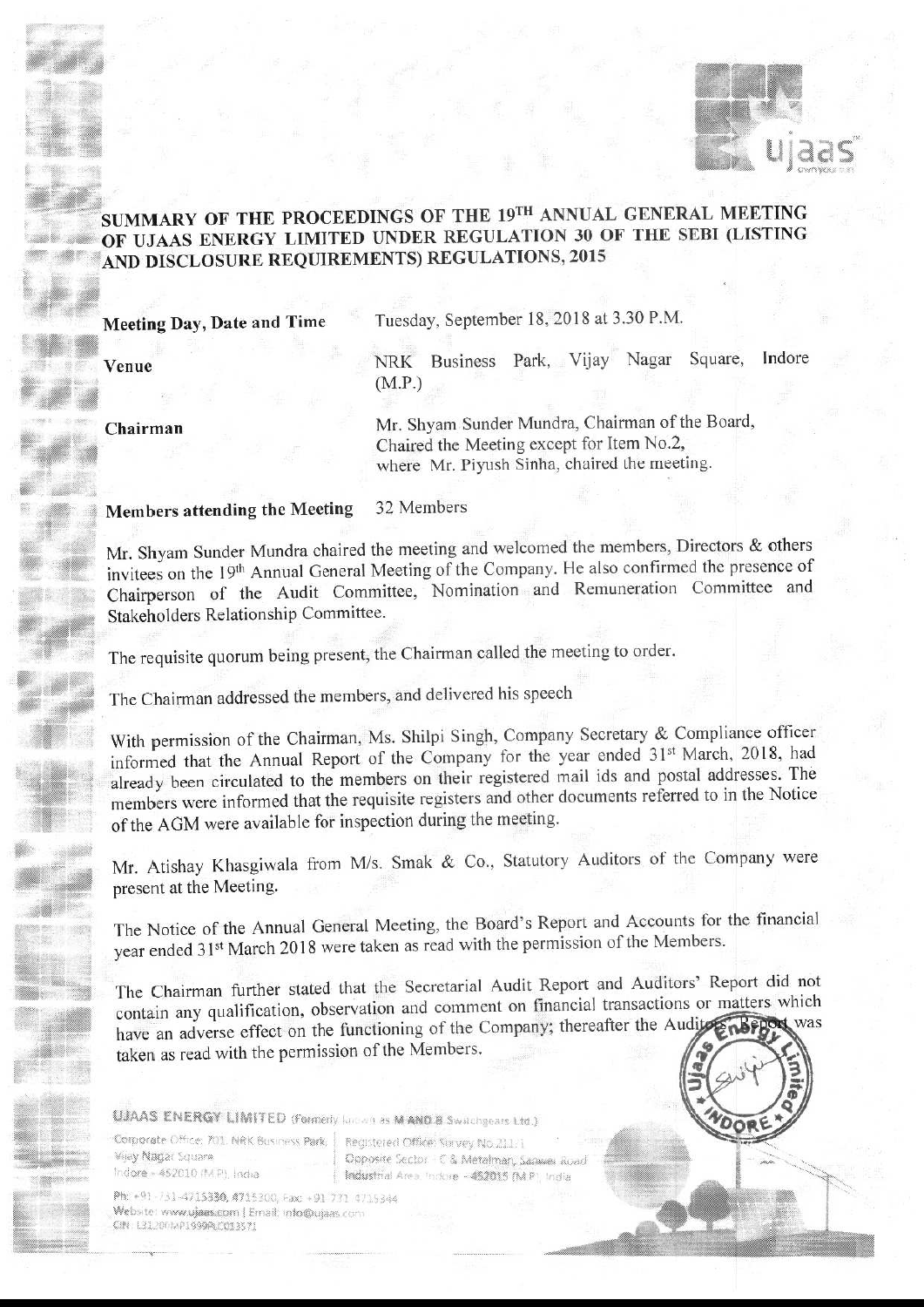

DOR

The Chairman informed the Members that pursuant to Regulation 44 of the SEBI (Listing 4' f; Obligations and Disclosure Requirements) Regulations, <sup>2015</sup> and Section <sup>108</sup> ofthe Companies Act, 2013 read with Rule 20 of the Companies (Management and Administration) Rules, 2014, the Company had provided remote e-voting facility to the shareholders to cast their votes electronically on all resolutions set forth in the Notice. Further, the Members who were present at the AGM and had not cast their votes electronically were provided an opportunity to cast their votes through ballot paper at the end of the meeting.

The Chairman informed that remote e-voting commenced on 9.00 a.m. on Saturday, September 15, 2018 and concluded at 5.00 p.m. on Monday September 17, 2018.

 $\mathcal{I}$ The Chairman then informed the members that Mr. Ashish Karodia, Practicing Company Secretary (CP No. 6375, Membership No, F6549) was appointed as the Scrutinizer to supervise the remote e-voting and voting through ballot form by the member present at the AGM.

Accordingly, the members present who did not cast their votes electronically were provided ballot form to cast vote at the AGM

The Chairman placed the following agenda items before the Members as stated in the notice of 19<sup>th</sup> Annual General Meeting, for consideration and approval:

| Item<br>No. | <b>Resolutions</b>                                                                                                                                                                                                           |
|-------------|------------------------------------------------------------------------------------------------------------------------------------------------------------------------------------------------------------------------------|
|             | <b>Ordinary Resolution</b>                                                                                                                                                                                                   |
|             | To consider and adopt the Audited (Standalone and Consolidated) Financial<br>Statements of the Company for the financial year ended March 31, 2018 along with<br>the reports of Board of Directors and the Auditors thereon. |
| ॽ           | To appoint a director in place of Mr. Vikalp Mundra (DIN: 00113145), who retires<br>by rotation and being eligible offers himself for reappointment.                                                                         |
|             | <b>Special Resolution</b>                                                                                                                                                                                                    |
| 3.          | To appoint Mr. Piyush Kumar Sinha (DIN: 00484132) as Independent Director                                                                                                                                                    |
| 4.          | To appoint Mrs. Yamini Karmarkar (DIN: 07543128) as Independent Director                                                                                                                                                     |

IMITED (Formerly known as M AND B Switchgears Ltd.)

Vijay Nagar Square. Indore - 452010 (M.P.), India

.<br>A Italian a Albanya a Ba

9

"

a

t1

so

 $\epsilon$  and  $\epsilon$ 

9%. 9E3 <sup>3</sup>

1., fifi i

eye

Registered Office, Service No.2007. Dpposize Sector - C & Metafman, Sanwer Road P, Industrial Area, Indone - 452015 (M.P.), India

Ph: +91-731-4715330, 4715300, Fax: +91-731-4715344<br>Website: www.ujaas.com [Email: info@ujaas.com CIN: 131200MP1999PLC013571